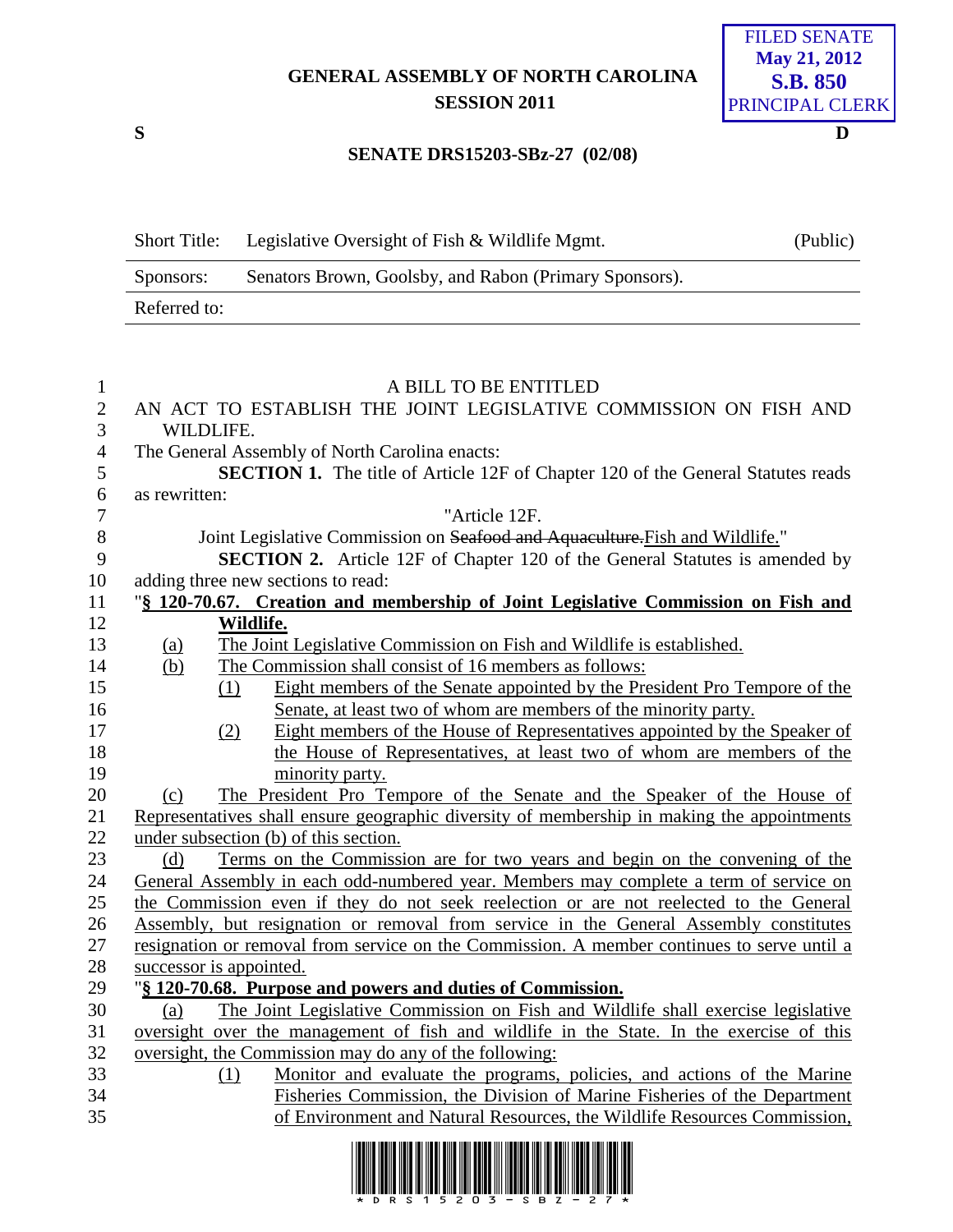|                  | <b>General Assembly of North Carolina</b>                                                         | <b>Session 2011</b> |
|------------------|---------------------------------------------------------------------------------------------------|---------------------|
|                  | and of any other board, commission, department, or agency of the State or                         |                     |
|                  | local government that manages fish and wildlife.                                                  |                     |
| (2)              | Review and evaluate existing and proposed State statutes and rules affecting                      |                     |
|                  | the management of fish and wildlife in the State and determine whether any                        |                     |
|                  | modification of these statutes or rules is in the public interest.                                |                     |
| (3)              | Monitor changes in federal law and court decisions affecting the                                  |                     |
|                  | management of fish and wildlife in the State.                                                     |                     |
| (4)              | Monitor and evaluate fishing- and hunting-related industries in the State and                     |                     |
|                  | study measures to promote these industries.                                                       |                     |
| (5)              | Study any other matters related to the management of fish and wildlife in the                     |                     |
|                  | State that the Commission considers necessary to fulfill its mandate.                             |                     |
| (b)              | The Commission may make reports and recommendations, including proposed                           |                     |
|                  | legislation, to the General Assembly from time to time as to any matter relating to its oversight |                     |
|                  | and the powers and duties set out in this section.                                                |                     |
|                  | "§ 120-70.69. Organization of Commission.                                                         |                     |
| (a)              | The President Pro Tempore of the Senate and the Speaker of the House of                           |                     |
|                  | Representatives shall each designate a cochair of the Joint Legislative Commission on Fish and    |                     |
|                  | Wildlife. The Commission may meet at any time upon the call of either cochair, whether or not     |                     |
|                  | the General Assembly is in session.                                                               |                     |
| (b)              | A quorum of the Commission is eight members.                                                      |                     |
| (c)              | While in the discharge of its official duties, the Commission has the powers of a                 |                     |
|                  | joint committee under G.S. 120-19 and G.S. 120-19.1 through 120-19.4. The Commission may          |                     |
|                  | contract for consultants or hire employees in accordance with G.S. 120-32.02.                     |                     |
| (d)              | From funds available to the General Assembly, the Legislative Services                            |                     |
|                  | Commission shall allocate monies to fund the Joint Legislative Commission on Fish and             |                     |
|                  | Wildlife. Members of the Commission receive subsistence and travel expenses as provided in        |                     |
|                  | G.S. 120-3.1. The Legislative Services Commission, through the Legislative Services Officer,      |                     |
|                  | shall assign professional staff to assist the Commission in its work. Upon the direction of the   |                     |
|                  | Legislative Services Commission, the Supervisors of Clerks of the Senate and of the House of      |                     |
|                  | Representatives shall assign clerical staff to the Commission. The expenses for clerical          |                     |
|                  | employees shall be borne by the Commission."                                                      |                     |
|                  | <b>SECTION 3.</b> Section 1.2(a) of S.L. 2011-291 reads as rewritten:                             |                     |
|                  | "SECTION 1.2.(a) The duties of the following committees and commissions are                       |                     |
|                  | transferred to the Joint Legislative Commission on Governmental Operations:                       |                     |
| (1)              | Joint Legislative Oversight Committee on Capital Improvements.                                    |                     |
| (2)              | Joint Legislative Commission on Future Strategies for North Carolina.                             |                     |
| (3)              | Joint Select Committee on Low-Level Radioactive Waste.                                            |                     |
| (4)              | Legislative Committee on New Licensing Boards.                                                    |                     |
| $\left(5\right)$ | Joint Legislative Commission on Seafood and Aquaculture.                                          |                     |
| (6)              | Joint Legislative Utility Review Commission."                                                     |                     |
|                  | <b>SECTION 4.</b> G.S. 120-76 reads as rewritten:                                                 |                     |
|                  | "§ 120-76. Powers and duties of the Commission.                                                   |                     |
|                  | The Commission shall have the following powers:                                                   |                     |
| (1)              | To conduct program evaluation studies of the various components of State                          |                     |
|                  | agency activity as they relate to:                                                                |                     |
|                  | Service benefits of each program relative to expenditures;<br>a.                                  |                     |
|                  | Achievement of program goals;<br>b.                                                               |                     |
|                  | Use of indicators by which the success or failure of a program may<br>c.                          |                     |
|                  | be gauged; and                                                                                    |                     |
|                  | Conformity with legislative intent.<br>d.                                                         |                     |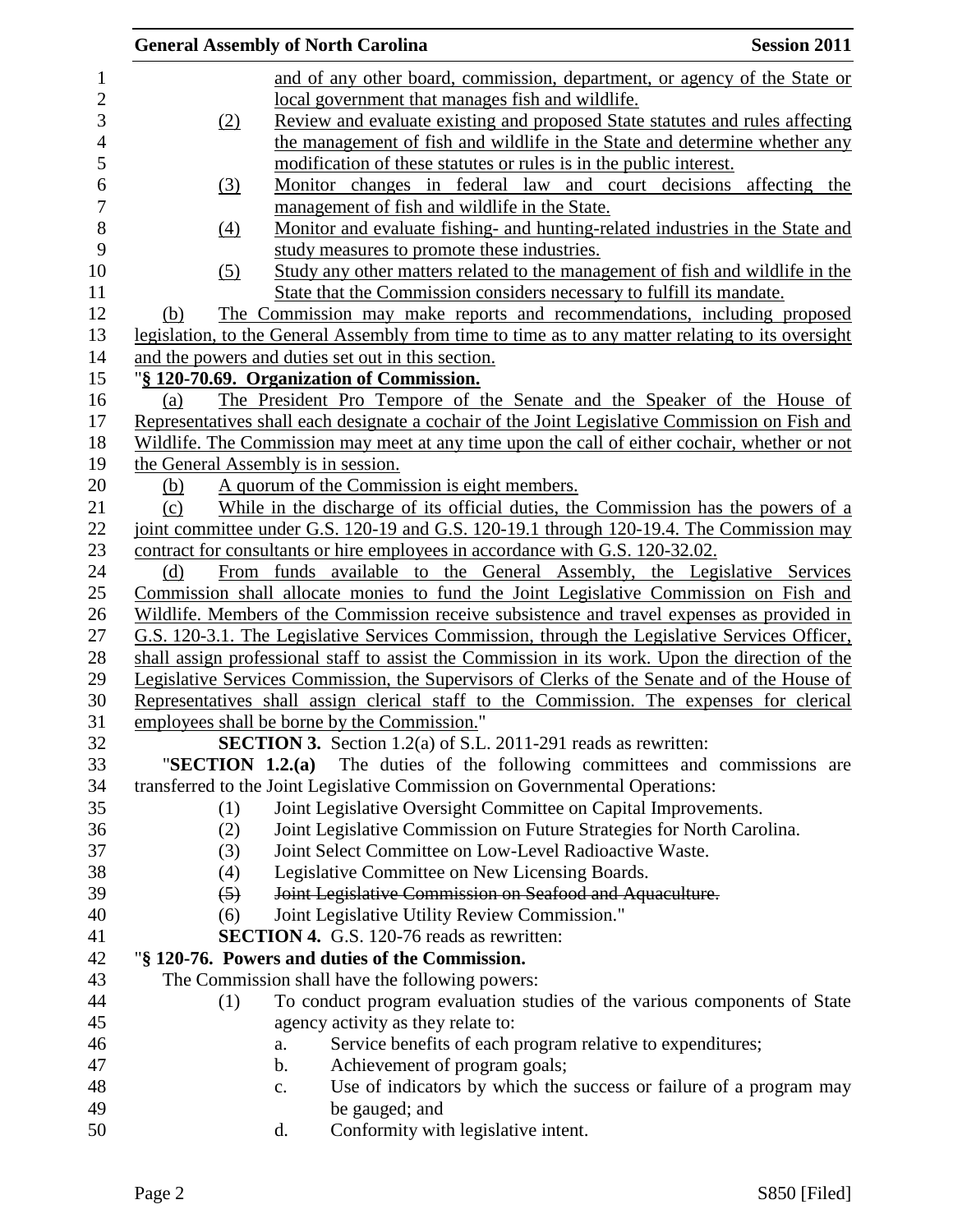|                       | <b>Session 2011</b><br><b>General Assembly of North Carolina</b>                                                                                                |
|-----------------------|-----------------------------------------------------------------------------------------------------------------------------------------------------------------|
| (2)<br>$\mathbf{1}$   | To study legislation which would result in new programs with statewide                                                                                          |
| $\mathbf{2}$          | implications for feasibility and need. These studies may be jointly conducted                                                                                   |
| 3                     | with the Fiscal Research Division of the Legislative Services Commission.                                                                                       |
| $\overline{4}$<br>(3) | To study on a continuing basis the implementation of State government                                                                                           |
| 5                     | reorganization with respect to:                                                                                                                                 |
| 6                     | Improvements in administrative structure, practices and procedures;<br>a.                                                                                       |
| $\overline{7}$        | The relative effectiveness of centralization and decentralization of<br>$\mathbf b$ .                                                                           |
| 8                     | management decisions for agency operation;                                                                                                                      |
| 9                     | Opportunities for effective citizen participation; and<br>c.                                                                                                    |
| 10                    | Broadening of career opportunities for professional staff.<br>d.                                                                                                |
| 11<br>(4)             | To make such studies and reports of the operations and functions of State                                                                                       |
| 12                    | government as it deems appropriate or upon petition by resolution of either                                                                                     |
| 13                    | the Senate or the House of Representatives.                                                                                                                     |
| 14<br>(5)             | To produce routine written reports of findings for general legislative and                                                                                      |
| 15                    | public distribution. Special attention shall be given to the presentation of                                                                                    |
| 16                    | findings to the appropriate committees of the Senate and the House of                                                                                           |
| 17                    | Representatives. If findings arrived at during a study have a potential impact                                                                                  |
| 18                    | on either the finance or appropriations deliberations, such findings shall                                                                                      |
| 19                    | immediately be presented to the committees. Such reports shall contain                                                                                          |
| 20<br>21              | recommendations for appropriate executive action and when legislation is                                                                                        |
| 22                    | considered necessary to effect change, draft legislation for that purpose may<br>be included. Such reports as are submitted shall include but not be limited to |
| 23                    | the following matters:                                                                                                                                          |
| 24                    | Ways in which the agencies may operate more economically and<br>a.                                                                                              |
| 25                    | efficiently;                                                                                                                                                    |
| 26                    | b.<br>Ways in which agencies can provide better services to the State and                                                                                       |
| 27                    | to the people; and                                                                                                                                              |
| 28                    | Areas in which functions of State agencies are duplicative,<br>c.                                                                                               |
| 29                    | overlapping, or failing to accomplish legislative objectives, or for                                                                                            |
| 30                    | any other reason should be redefined or redistributed.                                                                                                          |
| 31<br>(6)             | To devise a system, in cooperation with the Fiscal Research Division of the                                                                                     |
| 32                    | Legislative Services Commission, whereby all new programs authorized by                                                                                         |
| 33                    | the General Assembly incorporate an evaluation component. The results of                                                                                        |
| 34                    | such evaluations may be made to the Appropriations Committees at the                                                                                            |
| 35                    | beginning of each regular session.                                                                                                                              |
| 36<br>(7)             | To evaluate and approve or deny requests from the Department of                                                                                                 |
| 37                    | Transportation regarding the funding of federally eligible construction                                                                                         |
| 38                    | projects as provided in the fourth paragraph of G.S. 136-44.2.                                                                                                  |
| 39<br>(8)             | The Joint Legislative Commission on Governmental Operations shall be                                                                                            |
| 40                    | consulted by the Governor before the Governor does any of the following:                                                                                        |
| 41<br>42              | Repealed by Session Laws 2007-117, s. 2, effective July 1, 2007.<br>a.<br>$\mathbf b$ .                                                                         |
| 43                    | Authorizes expenditures in excess of the total requirements of a                                                                                                |
| 44                    | purpose or program as enacted by the General Assembly and as<br>provided by G.S. 143C-6-4.                                                                      |
| 45                    | Proceeds to reduce programs subsequent to a reduction of ten percent<br>c.                                                                                      |
| 46                    | (10%) or more in the federal fund level certified to a department and                                                                                           |
| 47                    | any subsequent changes in distribution formulas.                                                                                                                |
| 48                    | d.<br>Takes extraordinary measures under Article III, Section 5(3) of the                                                                                       |
| 49                    | Constitution to effect necessary economies in State expenditures                                                                                                |
| 50                    | required for balancing the budget due to a revenue shortfall,                                                                                                   |
| 51                    | including, but not limited to, the following: loans among funds,                                                                                                |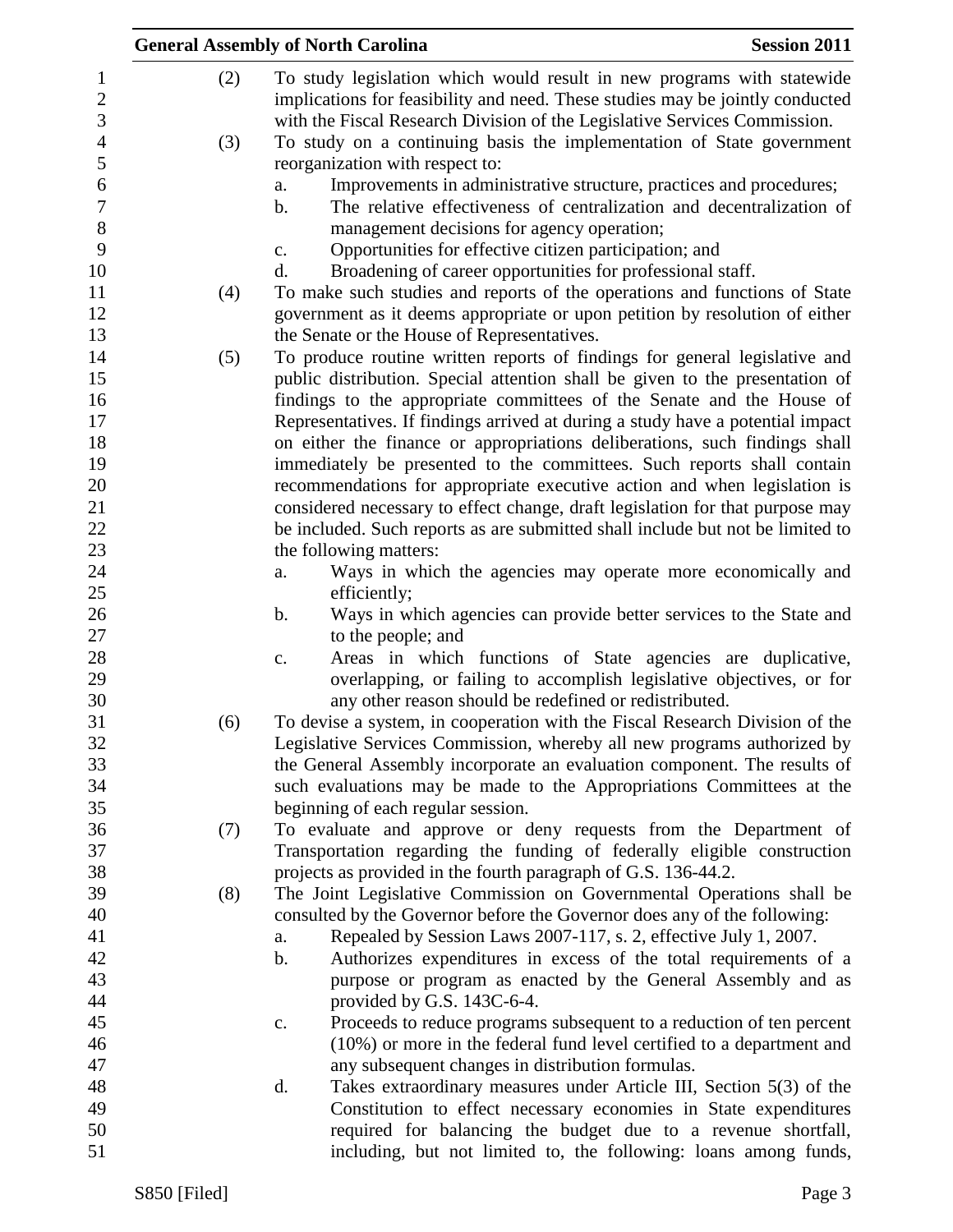|                                                                                                                            | <b>General Assembly of North Carolina</b> |                                                               | <b>Session 2011</b>                                                                                                                                                                                                                                                                                                                                                                                                                                                                                                                                                                                                                                                                                           |
|----------------------------------------------------------------------------------------------------------------------------|-------------------------------------------|---------------------------------------------------------------|---------------------------------------------------------------------------------------------------------------------------------------------------------------------------------------------------------------------------------------------------------------------------------------------------------------------------------------------------------------------------------------------------------------------------------------------------------------------------------------------------------------------------------------------------------------------------------------------------------------------------------------------------------------------------------------------------------------|
| $\mathbf{1}$<br>$\overline{2}$<br>3<br>$\overline{4}$<br>5<br>$\boldsymbol{6}$<br>$\overline{7}$<br>$8\,$<br>9<br>10<br>11 | e.                                        | the next meeting of the Commission.                           | personnel freezes or layoffs, capital project reversions, program<br>eliminations, and use of reserves. However, if the Committee fails to<br>meet within 10 calendar days of a request by the Governor for its<br>consultation, the Governor may proceed to take the actions he feels<br>are appropriate and necessary and shall then report those actions at<br>Approves a new capital improvement project funded from gifts,<br>grants, receipts, special funds, self-liquidating indebtedness, and<br>other funds or any combination of funds for the project not<br>specifically authorized by the General Assembly. The budget for<br>each capital project must include projected revenues in an amount |
| 12                                                                                                                         |                                           | not less than projected expenditures.                         |                                                                                                                                                                                                                                                                                                                                                                                                                                                                                                                                                                                                                                                                                                               |
| 13<br>14<br>15<br>16                                                                                                       | (9)                                       | pursuant to G.S. 143C-8-5.                                    | To examine, on a continuing basis, capital improvements approved and<br>undertaken for State facilities and institutions and to have oversight over<br>implementation of the six-year capital improvements plan developed                                                                                                                                                                                                                                                                                                                                                                                                                                                                                     |
| 17                                                                                                                         | (10)                                      |                                                               | To establish a subcommittee to evaluate the need for any new licensing                                                                                                                                                                                                                                                                                                                                                                                                                                                                                                                                                                                                                                        |
| 18                                                                                                                         |                                           |                                                               | board by establishing criteria and procedures for reviewing proposed                                                                                                                                                                                                                                                                                                                                                                                                                                                                                                                                                                                                                                          |
| 19                                                                                                                         |                                           |                                                               | licensing boards. To assure that no new licensing board shall be established                                                                                                                                                                                                                                                                                                                                                                                                                                                                                                                                                                                                                                  |
| 20                                                                                                                         |                                           | unless the following criteria are met:                        |                                                                                                                                                                                                                                                                                                                                                                                                                                                                                                                                                                                                                                                                                                               |
| 21                                                                                                                         | a.                                        |                                                               | The unregulated practice of the profession or occupation can                                                                                                                                                                                                                                                                                                                                                                                                                                                                                                                                                                                                                                                  |
| 22                                                                                                                         |                                           |                                                               | substantially harm or endanger the public health, safety, or welfare,                                                                                                                                                                                                                                                                                                                                                                                                                                                                                                                                                                                                                                         |
| 23                                                                                                                         |                                           |                                                               | and the potential for such harm is recognizable and not remote or                                                                                                                                                                                                                                                                                                                                                                                                                                                                                                                                                                                                                                             |
| 24                                                                                                                         |                                           | dependent upon tenuous argument.                              |                                                                                                                                                                                                                                                                                                                                                                                                                                                                                                                                                                                                                                                                                                               |
| 25                                                                                                                         | b.                                        |                                                               | The profession or occupation possesses qualities that distinguish it                                                                                                                                                                                                                                                                                                                                                                                                                                                                                                                                                                                                                                          |
| 26                                                                                                                         |                                           | from ordinary labor.                                          |                                                                                                                                                                                                                                                                                                                                                                                                                                                                                                                                                                                                                                                                                                               |
| 27                                                                                                                         | $\mathbf{c}$ .                            |                                                               | Practice of the profession or occupation requires specialized skill or                                                                                                                                                                                                                                                                                                                                                                                                                                                                                                                                                                                                                                        |
| 28                                                                                                                         |                                           | training.                                                     |                                                                                                                                                                                                                                                                                                                                                                                                                                                                                                                                                                                                                                                                                                               |
| 29                                                                                                                         | d.                                        |                                                               | A substantial majority of the public does not have the knowledge or                                                                                                                                                                                                                                                                                                                                                                                                                                                                                                                                                                                                                                           |
| 30                                                                                                                         |                                           | experience to evaluate whether the practitioner is competent. |                                                                                                                                                                                                                                                                                                                                                                                                                                                                                                                                                                                                                                                                                                               |
| 31                                                                                                                         | e.                                        | The public is not effectively protected by other means.       |                                                                                                                                                                                                                                                                                                                                                                                                                                                                                                                                                                                                                                                                                                               |
| 32                                                                                                                         | f.                                        |                                                               | Licensure will not have a substantial adverse economic impact upon                                                                                                                                                                                                                                                                                                                                                                                                                                                                                                                                                                                                                                            |
| 33                                                                                                                         |                                           | consumers of the practitioner's goods or services.            |                                                                                                                                                                                                                                                                                                                                                                                                                                                                                                                                                                                                                                                                                                               |
| 34                                                                                                                         | (11)                                      |                                                               | To evaluate the North Carolina Utilities Commission, by doing the                                                                                                                                                                                                                                                                                                                                                                                                                                                                                                                                                                                                                                             |
| 35                                                                                                                         |                                           | following:                                                    |                                                                                                                                                                                                                                                                                                                                                                                                                                                                                                                                                                                                                                                                                                               |
| 36                                                                                                                         | a.                                        |                                                               | Reviewing the actions of the North Carolina Utilities Commission,                                                                                                                                                                                                                                                                                                                                                                                                                                                                                                                                                                                                                                             |
| 37                                                                                                                         |                                           |                                                               | including the review of its interim and final orders, to the end that the                                                                                                                                                                                                                                                                                                                                                                                                                                                                                                                                                                                                                                     |
| 38                                                                                                                         |                                           |                                                               | members of the General Assembly may better judge whether these                                                                                                                                                                                                                                                                                                                                                                                                                                                                                                                                                                                                                                                |
| 39                                                                                                                         |                                           |                                                               | actions serve the best interest of the citizens of North Carolina,                                                                                                                                                                                                                                                                                                                                                                                                                                                                                                                                                                                                                                            |
| 40                                                                                                                         |                                           | individual and corporate.                                     |                                                                                                                                                                                                                                                                                                                                                                                                                                                                                                                                                                                                                                                                                                               |
| 41                                                                                                                         | b.                                        |                                                               | Inquiring into the role of the North Carolina Utilities Commission,                                                                                                                                                                                                                                                                                                                                                                                                                                                                                                                                                                                                                                           |
| 42                                                                                                                         |                                           |                                                               | the Public Staff, and the several utility companies in the development                                                                                                                                                                                                                                                                                                                                                                                                                                                                                                                                                                                                                                        |
| 43                                                                                                                         |                                           | of alternate sources of energy.                               |                                                                                                                                                                                                                                                                                                                                                                                                                                                                                                                                                                                                                                                                                                               |
| 44                                                                                                                         | c.                                        |                                                               | Submitting evaluations to the General Assembly, from time to time,                                                                                                                                                                                                                                                                                                                                                                                                                                                                                                                                                                                                                                            |
| 45                                                                                                                         |                                           |                                                               | of the performance of the North Carolina Utilities Commission, the                                                                                                                                                                                                                                                                                                                                                                                                                                                                                                                                                                                                                                            |
| $46\,$                                                                                                                     |                                           |                                                               | Public Staff, and the various utilities operating in the State. A                                                                                                                                                                                                                                                                                                                                                                                                                                                                                                                                                                                                                                             |
| 47                                                                                                                         |                                           |                                                               | proposed draft of such evaluations shall be submitted to the North                                                                                                                                                                                                                                                                                                                                                                                                                                                                                                                                                                                                                                            |
| 48                                                                                                                         |                                           |                                                               | Carolina Utilities Commission, the Public Staff, and the affected                                                                                                                                                                                                                                                                                                                                                                                                                                                                                                                                                                                                                                             |
| 49<br>50                                                                                                                   |                                           |                                                               | public utilities prior to submission to the General Assembly, and the<br>affected entity shall be given an opportunity to be heard before the                                                                                                                                                                                                                                                                                                                                                                                                                                                                                                                                                                 |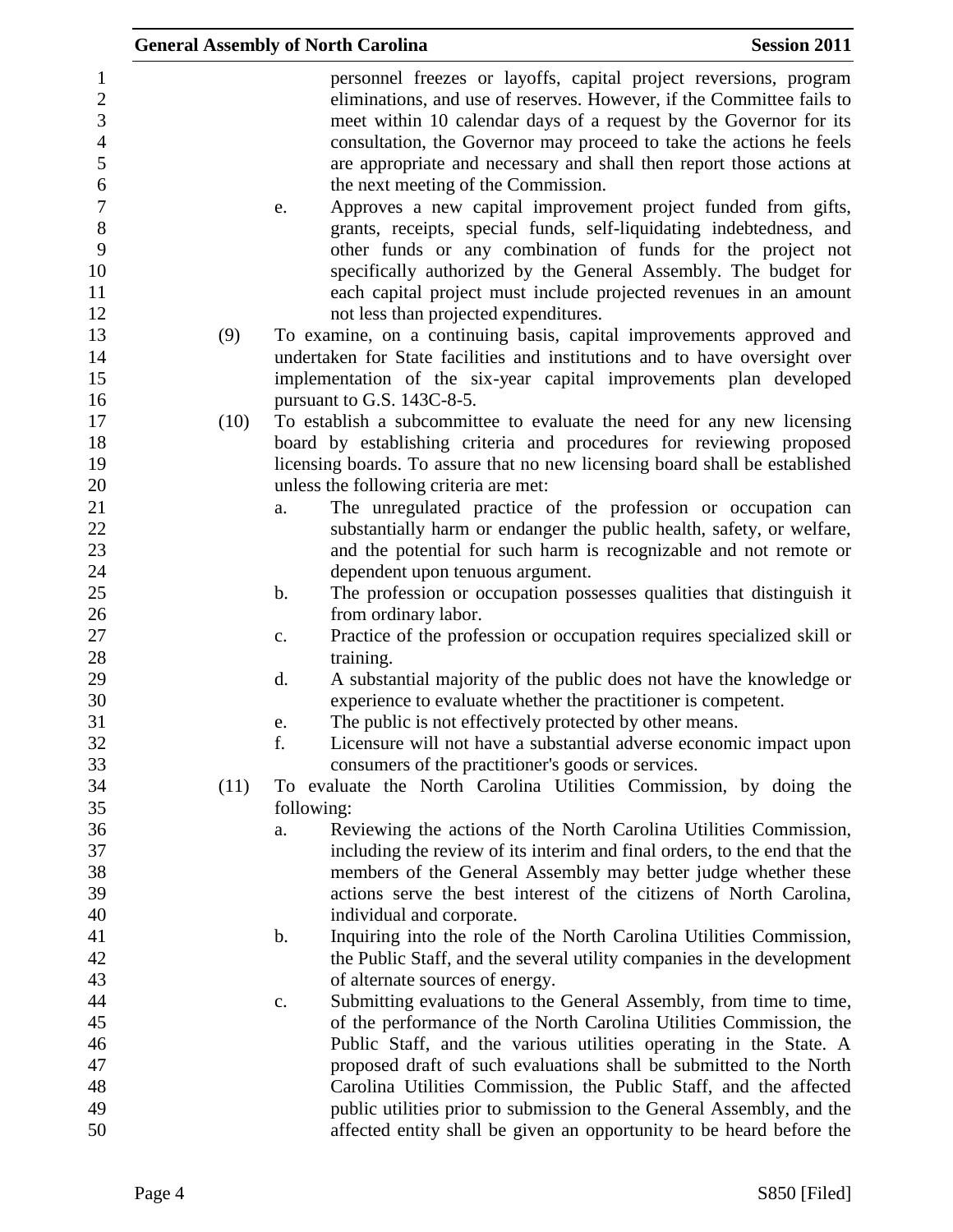|                | <b>General Assembly of North Carolina</b> |                |                                                                        | <b>Session 2011</b>                                                                            |
|----------------|-------------------------------------------|----------------|------------------------------------------------------------------------|------------------------------------------------------------------------------------------------|
| 1              |                                           |                |                                                                        | Commission prior to the completion of the evaluation and its                                   |
| $\overline{c}$ |                                           |                | submission to the General Assembly.                                    |                                                                                                |
| 3              | (12)                                      |                |                                                                        | To make reports and recommendations to the General Assembly, from time                         |
| $\overline{4}$ |                                           |                |                                                                        | to time, on matters relating to the powers and duties set out in this section.                 |
| 5              | (13)                                      |                |                                                                        | To review and evaluate changes in federal law and regulations, relevant                        |
| 6              |                                           |                |                                                                        | court decisions, and changes in technology affecting any of the duties of the                  |
| 7              |                                           |                | Commission.                                                            |                                                                                                |
| 8              | (14)                                      |                |                                                                        | To review and evaluate changes in federal law and regulation, or changes                       |
| 9              |                                           |                |                                                                        | brought about by court actions, as well as changes in technology affecting                     |
| 10             |                                           |                |                                                                        | any of the duties of the Commission, to determine whether the State's laws                     |
| 11             |                                           |                | require modification as a result of those changes.                     |                                                                                                |
| 12             | (15)                                      |                | With regard to seafood and aquaculture:                                |                                                                                                |
| 13             |                                           | $\theta$ .     |                                                                        | To monitor and study the seafood industry in North Carolina,                                   |
| 14             |                                           |                |                                                                        | including studies of the feasibility of increasing the State's                                 |
| 15             |                                           |                | production, processing, and marketing of seafood.                      |                                                                                                |
| 16             |                                           | $\mathbf{b}$ . |                                                                        | To study the potential for increasing the role of aquaculture in all                           |
| 17             |                                           |                | regions of the State.                                                  |                                                                                                |
| 18             |                                           | $e_{\cdot}$    |                                                                        | To evaluate the feasibility of creating a central permitting office for                        |
| 19             |                                           |                | fishing and aquaculture matters.                                       |                                                                                                |
| 20             |                                           | d.             |                                                                        | To evaluate actions of the Division of Marine Fisheries of the                                 |
| 21             |                                           |                |                                                                        | Department of Environment and Natural Resources, the Wildlife                                  |
| 22             |                                           |                |                                                                        | Resources Commission of the Department of Environment and                                      |
| 23             |                                           |                |                                                                        | Natural Resources and of any other State or local government agency                            |
| 24             |                                           |                |                                                                        | as such actions relate to the seafood and aquaculture industries.                              |
| 25             |                                           | $e_{i}$        |                                                                        | To make recommendations regarding regulatory matters relating to                               |
| 26             |                                           |                |                                                                        | the seafood and aquaculture industries including, but not limited to                           |
| 27             |                                           |                |                                                                        | evaluating the necessity to substantially increase penalties for                               |
| 28             |                                           |                | trespass and theft of shellfish and other aquaculture products.        |                                                                                                |
| 29             |                                           | f.             |                                                                        | To review and evaluate changes in federal law and regulations,                                 |
| 30             |                                           |                |                                                                        | relevant court decisions, and changes in technology affecting the                              |
| 31             |                                           |                | seafood and aquaculture industries.                                    |                                                                                                |
| 32             |                                           | g <sub>r</sub> |                                                                        | To review existing and proposed State law and rules affecting the                              |
| 33             |                                           |                |                                                                        | seafood and aquaculture industries and to determine whether any                                |
| 34             |                                           |                | modification of law or rules is in the public interest."               |                                                                                                |
| 35             |                                           |                | <b>SECTION 5.</b> G.S. 113-175.6 reads as rewritten:                   |                                                                                                |
| 36             | "§ 113-175.6. Report.                     |                |                                                                        |                                                                                                |
| 37             |                                           |                |                                                                        | The Chair of the Marine Fisheries Commission and the Chair of the Wildlife Resources           |
| 38             |                                           |                |                                                                        | Commission shall jointly submit to the Joint Legislative Commission on Governmental            |
| 39             |                                           |                |                                                                        | Operations Fish and Wildlife by October 1 of each year a report on the Marine Resources Fund   |
| 40             |                                           |                |                                                                        | and the Endowment Fund that shall include the source and amounts of all moneys credited to     |
| 41             |                                           |                |                                                                        | each fund and the purpose and amount of all disbursements from each fund during the prior      |
| 42             | fiscal year."                             |                |                                                                        |                                                                                                |
| 43             |                                           |                | <b>SECTION 6.</b> G.S. 113-182.1 reads as rewritten:                   |                                                                                                |
| 44             |                                           |                | "§ 113-182.1. Fishery Management Plans.                                |                                                                                                |
| 45             | (a)                                       |                |                                                                        | The Department shall prepare proposed Fishery Management Plans for adoption by                 |
| 46             |                                           |                |                                                                        | the Marine Fisheries Commission for all commercially or recreationally significant species or  |
| 47             |                                           |                |                                                                        | fisheries that comprise State marine or estuarine resources. Proposed Fishery Management       |
| 48             |                                           |                |                                                                        | Plans shall be developed in accordance with the Priority List, Schedule, and guidance criteria |
| 49             |                                           |                | established by the Marine Fisheries Commission under G.S. 143B-289.52. |                                                                                                |
| 50             | (b)                                       |                |                                                                        | The goal of the plans shall be to ensure the long-term viability of the State's                |

commercially and recreationally significant species or fisheries. Each plan shall be designed to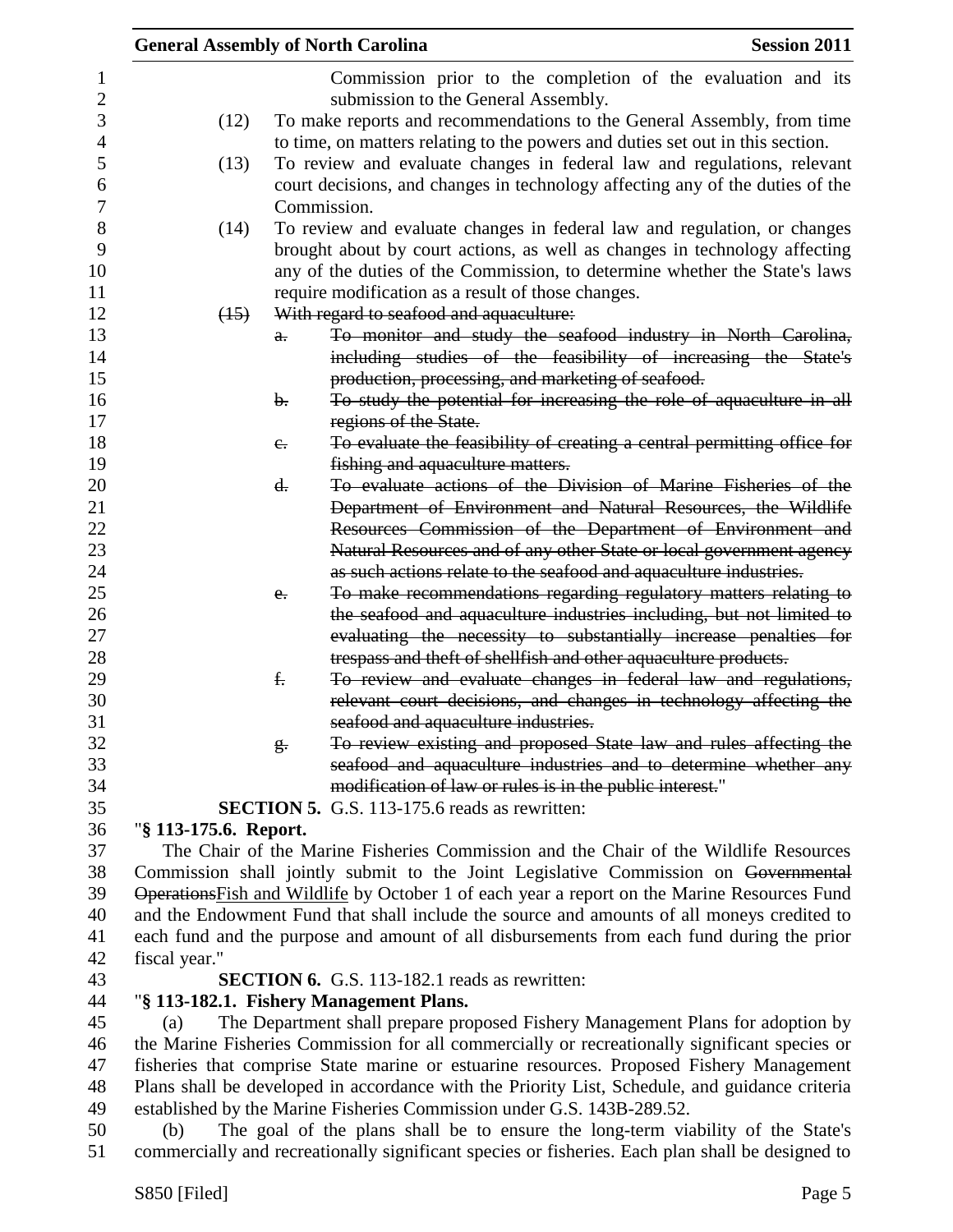| $\mathbf{1}$   |                                                                                                                  | reflect fishing practices so that one plan may apply to a specific fishery, while other plans may   |  |  |
|----------------|------------------------------------------------------------------------------------------------------------------|-----------------------------------------------------------------------------------------------------|--|--|
| $\overline{2}$ |                                                                                                                  | be based on gear or geographic areas. Each plan shall:                                              |  |  |
| 3              | (1)                                                                                                              | Contain necessary information pertaining to the fishery or fisheries,                               |  |  |
| $\overline{4}$ |                                                                                                                  | including management goals and objectives, status of relevant fish stocks,                          |  |  |
| 5              |                                                                                                                  | stock assessments for multiyear species, fishery habitat and water quality                          |  |  |
| 6              |                                                                                                                  | considerations consistent with Coastal Habitat Protection Plans adopted                             |  |  |
| $\overline{7}$ |                                                                                                                  | pursuant to G.S. 143B-279.8, social and economic impact of the fishery to                           |  |  |
| 8              |                                                                                                                  | the State, and user conflicts.                                                                      |  |  |
| 9              | (2)                                                                                                              | Recommend management actions pertaining to the fishery or fisheries.                                |  |  |
| 10             | (3)                                                                                                              | Include conservation and management measures that will provide the                                  |  |  |
| 11             |                                                                                                                  | greatest overall benefit to the State, particularly with respect to food                            |  |  |
|                |                                                                                                                  |                                                                                                     |  |  |
| 12             |                                                                                                                  | production, recreational opportunities, and the protection of marine                                |  |  |
| 13             |                                                                                                                  | ecosystems, and that will produce a sustainable harvest.                                            |  |  |
| 14             | (4)                                                                                                              | Repealed by Session Laws 2010-13, s. 1, effective June 23, 2010.                                    |  |  |
| 15             | (5)                                                                                                              | Specify a time period, not to exceed two years from the date of the adoption                        |  |  |
| 16             |                                                                                                                  | of the plan, for ending overfishing. This subdivision shall only apply to a                         |  |  |
| 17             |                                                                                                                  | plan for a fishery that is not producing a sustainable harvest.                                     |  |  |
| 18             | (6)                                                                                                              | Specify a time period, not to exceed 10 years from the date of the adoption                         |  |  |
| 19             |                                                                                                                  | of the plan, for achieving a sustainable harvest. This subdivision shall not                        |  |  |
| 20             |                                                                                                                  | apply if the Fisheries Director determines that the biology of the fish,                            |  |  |
| 21             |                                                                                                                  | environmental conditions, or lack of sufficient data make implementing the                          |  |  |
| 22             |                                                                                                                  | requirements of this subdivision incompatible with professional standards                           |  |  |
| 23             |                                                                                                                  | for fisheries management.                                                                           |  |  |
| 24             | (7)                                                                                                              | Include a standard of at least fifty percent (50%) probability of achieving                         |  |  |
| 25             |                                                                                                                  | sustainable harvest for the fishery or fisheries. This subdivision shall not                        |  |  |
| 26             |                                                                                                                  | apply if the Fisheries Director determines that the biology of the fish,                            |  |  |
| 27             |                                                                                                                  | environmental conditions, or lack of sufficient data make implementing the                          |  |  |
| 28             |                                                                                                                  | requirements of this subdivision incompatible with professional standards                           |  |  |
| 29             |                                                                                                                  | for fisheries management.                                                                           |  |  |
| 30             | (c)                                                                                                              | To assist in the development of each Fishery Management Plan, the Chair of the                      |  |  |
| 31             |                                                                                                                  | Marine Fisheries Commission shall appoint a fishery management plan advisory committee.             |  |  |
| 32             |                                                                                                                  | Each fishery management plan advisory committee shall be composed of commercial                     |  |  |
| 33             |                                                                                                                  | fishermen, recreational fishermen, and scientists, all with expertise in the fishery for which the  |  |  |
| 34             |                                                                                                                  | Fishery Management Plan is being developed.                                                         |  |  |
| 35             | (c1)                                                                                                             | The Department shall consult with the regional advisory committees established                      |  |  |
| 36             |                                                                                                                  | pursuant to G.S. 143B-289.57(e) regarding the preparation of each Fishery Management Plan.          |  |  |
| 37             |                                                                                                                  | Before submission of a plan for review by the Joint Legislative Commission on Governmental          |  |  |
| 38             |                                                                                                                  | Operations, Fish and Wildlife, the Department shall review any comment or recommendation            |  |  |
| 39             |                                                                                                                  | regarding the plan that a regional advisory committee submits to the Department within the          |  |  |
| 40             |                                                                                                                  | time limits established in the Schedule for the development and adoption of Fishery                 |  |  |
| 41             |                                                                                                                  | Management Plans established by G.S. 143B-289.52. Before the Commission adopts a                    |  |  |
| 42             |                                                                                                                  | management measure to implement a plan, the Commission shall review any comment or                  |  |  |
| 43             |                                                                                                                  |                                                                                                     |  |  |
|                | recommendation regarding the management measure that a regional advisory committee<br>submits to the Commission. |                                                                                                     |  |  |
| 44<br>45       |                                                                                                                  |                                                                                                     |  |  |
|                | (d)                                                                                                              | Each Fishery Management Plan shall be reviewed at least once every five years. The                  |  |  |
| 46             |                                                                                                                  | Marine Fisheries Commission may revise the Priority List and guidance criteria whenever it          |  |  |
| 47             |                                                                                                                  | determines that a revision of the Priority List or guidance criteria will facilitate or improve the |  |  |
| 48             |                                                                                                                  | development of Fishery Management Plans or is necessary to restore, conserve, or protect the        |  |  |
| 49             |                                                                                                                  | marine and estuarine resources of the State. The Marine Fisheries Commission may not revise         |  |  |
| 50             |                                                                                                                  | the Schedule for the development of a Fishery Management Plan, once adopted, without the            |  |  |
| 51             |                                                                                                                  | approval of the Secretary of Environment and Natural Resources.                                     |  |  |
|                | Page 6                                                                                                           | S850 [Filed]                                                                                        |  |  |
|                |                                                                                                                  |                                                                                                     |  |  |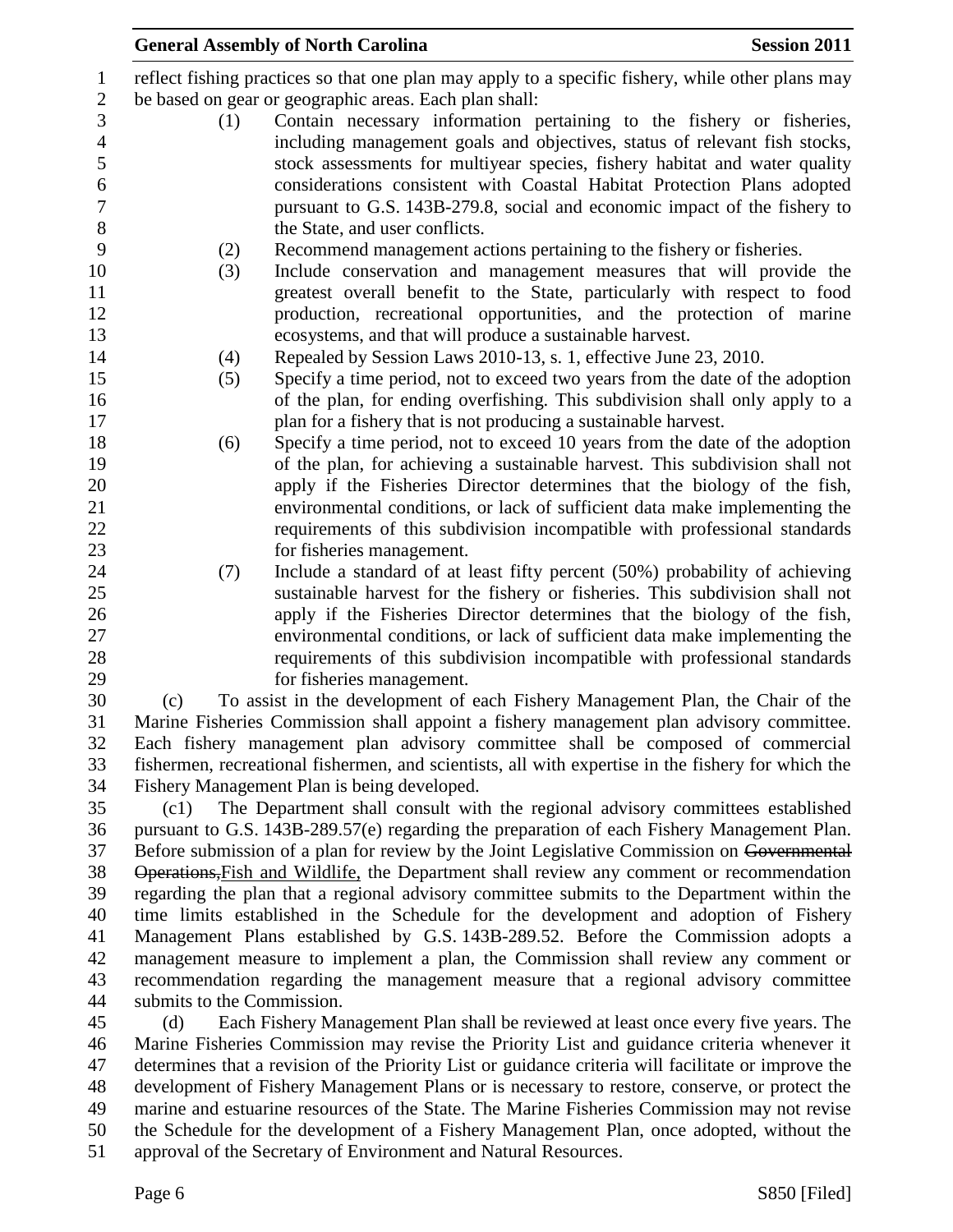(e) The Secretary of Environment and Natural Resources shall monitor progress in the development and adoption of Fishery Management Plans in relation to the Schedule for development and adoption of the plans established by the Marine Fisheries Commission. The Secretary of Environment and Natural Resources shall report to the Joint Legislative Commission on Governmental OperationsFish and Wildlife on progress in developing and implementing the Fishery Management Plans on or before 1 September of each year. The Secretary of Environment and Natural Resources shall report to the Joint Legislative Commission on Seafood and AquacultureFish and Wildlife within 30 days of the completion or substantial revision of each proposed Fishery Management Plan. The Joint Legislative 10 Commission on Governmental Operations Fish and Wildlife shall review each proposed Fishery Management Plan within 30 days of the date the proposed Plan is submitted by the Secretary. The Joint Legislative Commission on Governmental OperationsFish and Wildlife may submit comments and recommendations on the proposed Plan to the Secretary within 30 days of the date the proposed Plan is submitted by the Secretary.

 (e1) If the Secretary determines that it is in the interest of the long-term viability of a fishery, the Secretary may authorize the Commission to develop temporary management measures to supplement an existing Fishery Management Plan pursuant to this subsection. Development of temporary management measures pursuant to this subsection is exempt from subsections (c), (c1), and (e) of this section and the Priority List, Schedule, and guidance criteria established by the Marine Fisheries Commission under G.S. 143B-289.52. During the next review period for a Fishery Management Plan supplemented pursuant to this subsection, the Commission shall either incorporate the temporary management measures into the revised Fishery Management Plan or the temporary management measures shall expire on the date the revised Fishery Management Plan is adopted.

 (f) The Marine Fisheries Commission shall adopt rules to implement Fishery Management Plans in accordance with Chapter 150B of the General Statutes.

 (g) To achieve sustainable harvest under a Fishery Management Plan, the Marine Fisheries Commission may include in the Plan a recommendation that the General Assembly limit the number of fishermen authorized to participate in the fishery. The Commission may recommend that the General Assembly limit participation in a fishery only if the Commission determines that sustainable harvest cannot otherwise be achieved. In determining whether to recommend that the General Assembly limit participation in a fishery, the Commission shall consider all of the following factors:

- 
- (1) Current participation in and dependence on the fishery.
- 
- (2) Past fishing practices in the fishery.
- (3) Economics of the fishery.
- (4) Capability of fishing vessels used in the fishery to engage in other fisheries.
- (5) Cultural and social factors relevant to the fishery and any affected fishing communities.
- (6) Capacity of the fishery to support biological parameters.
- (7) Equitable resolution of competing social and economic interests.
- (8) Any other relevant considerations."
- **SECTION 7.** G.S. 113-200(i) reads as rewritten:

 "(i) Report on Grant Program. – The Sea Grant College Program shall report on the Fishery Resource Grant Program to the Marine Fisheries Commission and the Joint Legislative Commission on Governmental OperationsFish and Wildlife no later than January 1 of each year."

- 
- **SECTION 8.** G.S. 143B-279.8 reads as rewritten:

#### "**§ 143B-279.8. Coastal Habitat Protection Plans.**

 (a) The Department shall coordinate the preparation of draft Coastal Habitat Protection Plans for critical fisheries habitats. The goal of the Plans shall be the long-term enhancement of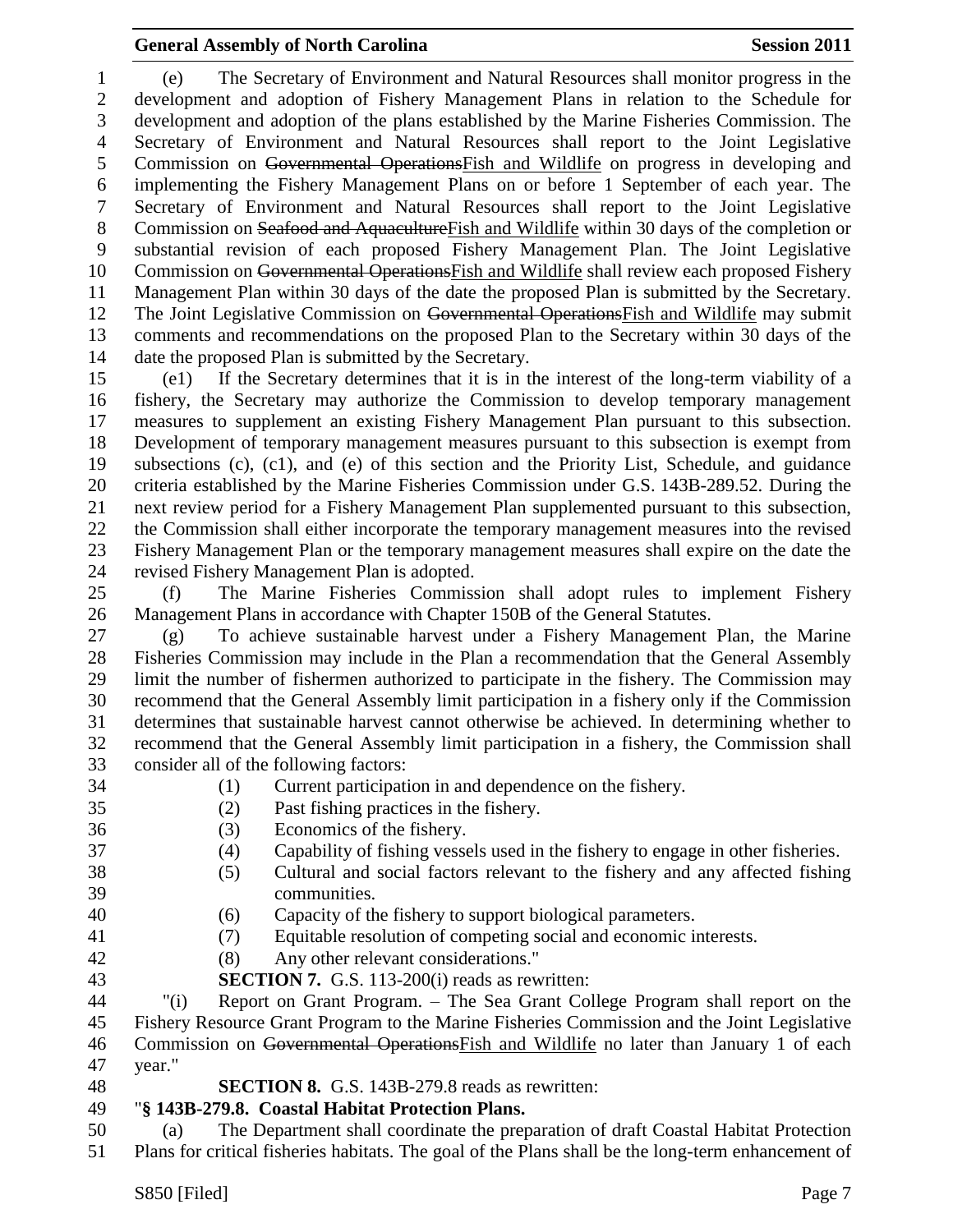coastal fisheries associated with each coastal habitat identified in subdivision (1) of this subsection. The Department shall use the staff of those divisions within the Department that have jurisdiction over marine fisheries, water quality, and coastal area management in the preparation of the Coastal Habitat Protection Plans and shall request assistance from other federal and State agencies as necessary. The plans shall:

- 
- (1) Describe and classify biological systems in the habitats, including wetlands, fish spawning grounds, estuarine or aquatic endangered or threatened species, primary or secondary nursery areas, shellfish beds, submerged aquatic vegetation (SAV) beds, and habitats in outstanding resource waters.
- 
- 
- (2) Evaluate the function, value to coastal fisheries, status, and trends of the 11 habitats.
- (3) Identify existing and potential threats to the habitats and the impact on coastal fishing.
- 

(4) Recommend actions to protect and restore the habitats.

 (b) Once a draft Coastal Habitat Protection Plan has been prepared, the chairs of the Coastal Resources Commission, the Environmental Management Commission, and the Marine Fisheries Commission shall each appoint two members of the commission he or she chairs to a six-member review committee. The six-member review committee, in consultation with the Department, shall review the draft Plan and may revise the draft Plan on a consensus basis. The draft Plan, as revised by the six-member review committee, shall then be submitted to the Coastal Resources Commission, the Environmental Management Commission, and the Marine Fisheries Commission, each of which shall independently consider the Plan for adoption. If any of the three commissions is unable to agree to any aspect of a Plan, the chair of each commission shall refer that aspect of the Plan to a six-member conference committee to facilitate the resolution of any differences. The six-member conference committee shall be appointed in the same manner as a six-member review committee and may include members of the six-member review committee that reviewed the Plan. Each final Coastal Habitat Protection Plan shall consist of those provisions adopted by all three commissions. The three commissions shall review and revise each Coastal Habitat Protection Plan at least once every five years.

 (c) In carrying out their powers and duties, the Coastal Resources Commission, the Environmental Management Commission, and the Marine Fisheries Commission shall ensure, to the maximum extent practicable, that their actions are consistent with the Coastal Habitat Protection Plans as adopted by the three commissions. The obligation to act in a manner consistent with a Coastal Habitat Protection Plan is prospective only and does not oblige any commission to modify any rule adopted, permit decision made, or other action taken prior to the adoption or revision of the Coastal Habitat Protection Plan by the three commissions. The Coastal Resources Commission, the Environmental Management Commission, and the Marine Fisheries Commission shall adopt rules to implement Coastal Habitat Protection Plans in accordance with Chapter 150B of the General Statutes.

 (d) If any of the three commissions concludes that another commission has taken an action that is inconsistent with a Coastal Habitat Protection Plan, that commission may request a written explanation of the action from the other commission. A commission shall provide a written explanation: (i) upon the written request of one of the other two commissions, or (ii) upon its own motion if the commission determines that it must take an action that is inconsistent with a Coastal Habitat Protection Plan.

 (e) The Coastal Resources Commission, the Environmental Management Commission, and the Marine Fisheries Commission shall report to the Joint Legislative Commission on Governmental OperationsFish and Wildlife and the Environmental Review Commission on progress in developing and implementing the Coastal Habitat Protection Plans, including the extent to which the actions of the three commissions are consistent with the Plans, on or before 1 September of each year.